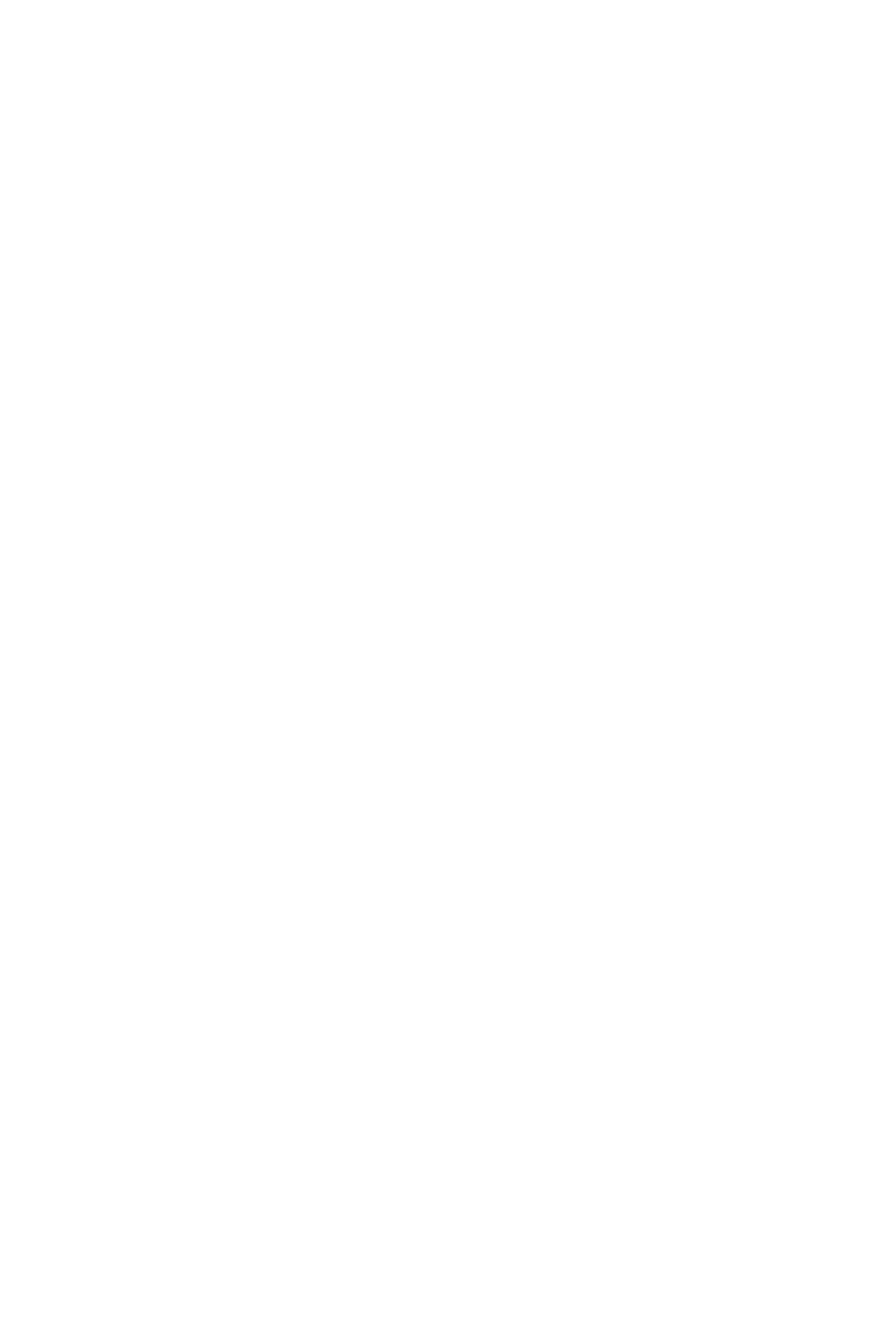# Trusting<br>the BIBLE

## Valerie A. Wilson

REGULAR BAPTIST PRESS 1300 North Meacham Road Schaumburg, Illinois 60173-4806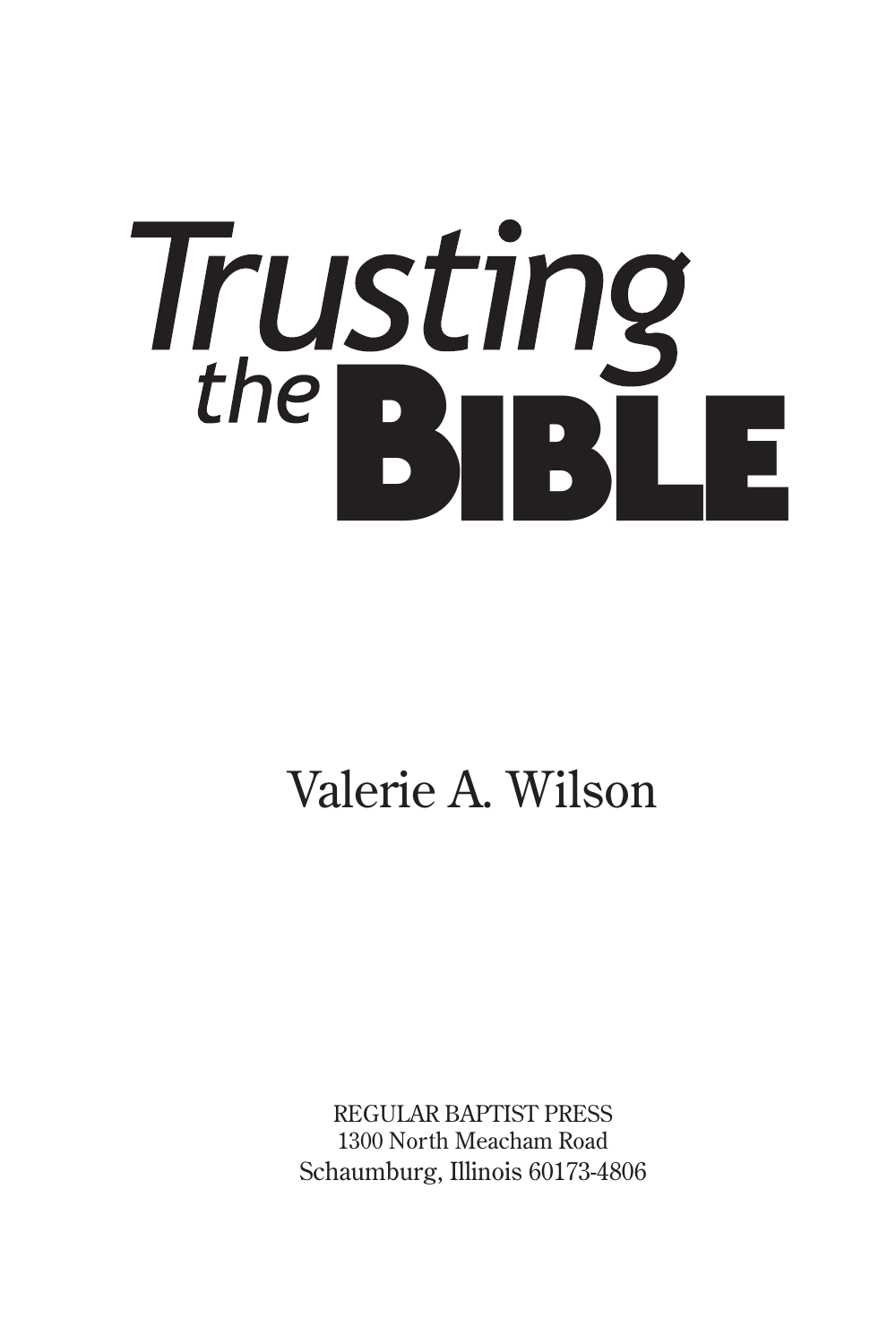This study guide is one of seven designed to be used with *Blueprint for Spiritual Maturity* from Regular Baptist Press*.* Visit the Web site for further details. www.regularbaptistpress.org/buildup

TRUSTING THE BIBLE © 2005 Regular Baptist Press • Schaumburg, Illinois www.regularbaptistpress.org • 1-800-727-4440 Printed in U.S.A. All rights reserved RBP5336 • ISBN: 1-59402-316-6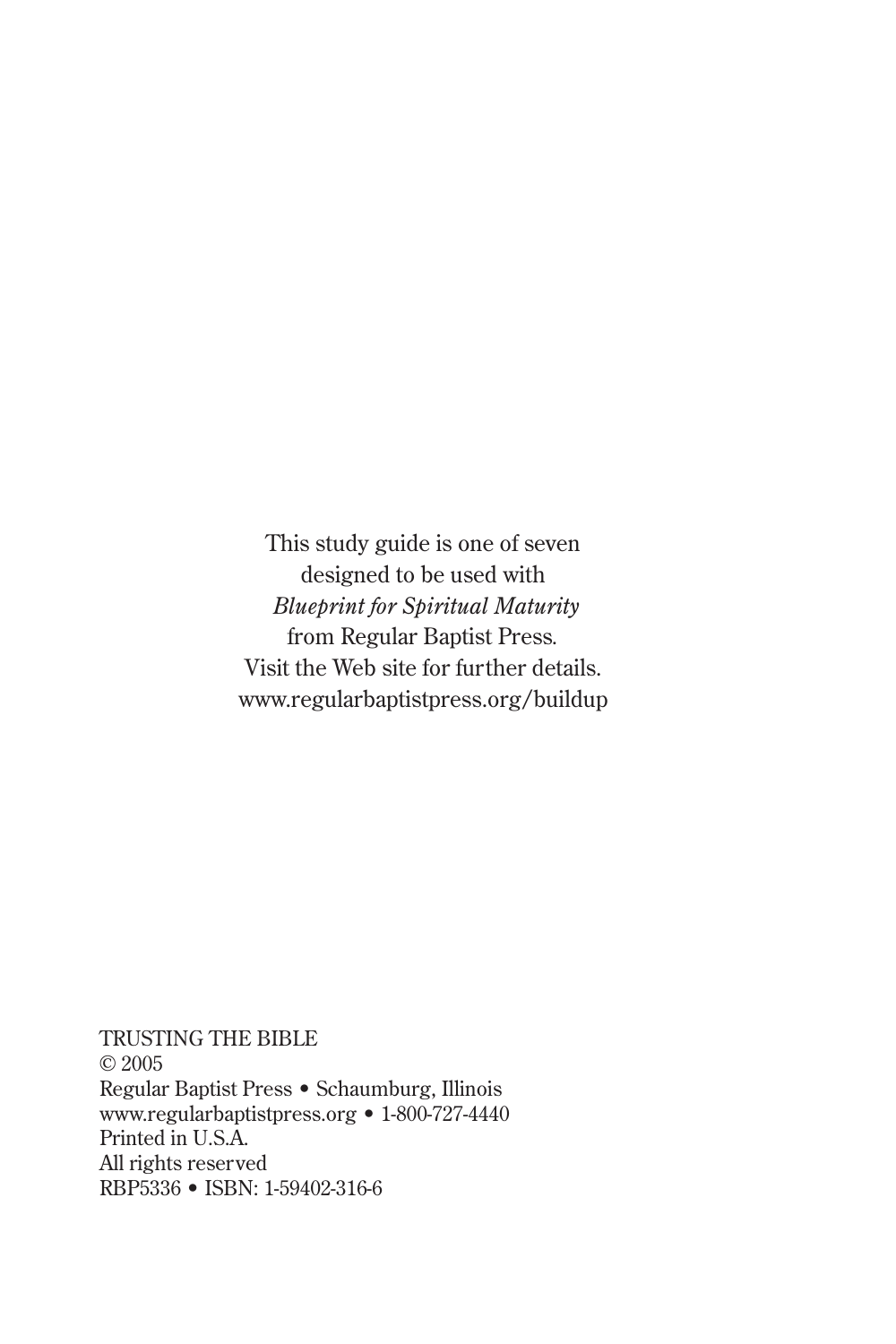# Contents

### Preface *7*

- **Lesson 1** What Is Inspiration? *9*
- **Lesson 2** How Was the Bible Written? *19*
- **Lesson 3** How Did the Bible Get Sixty-six Books? *27*
- **Lesson 4** How Did the Bible Come to Us? *37*
- **Lesson 5** What Is the Message of the Bible? Part 1 *49*
- **Lesson 6** What Is the Message of the Bible? Part 2 *61*

Wrap-up *71*

Bibliography *73*

Answers *75*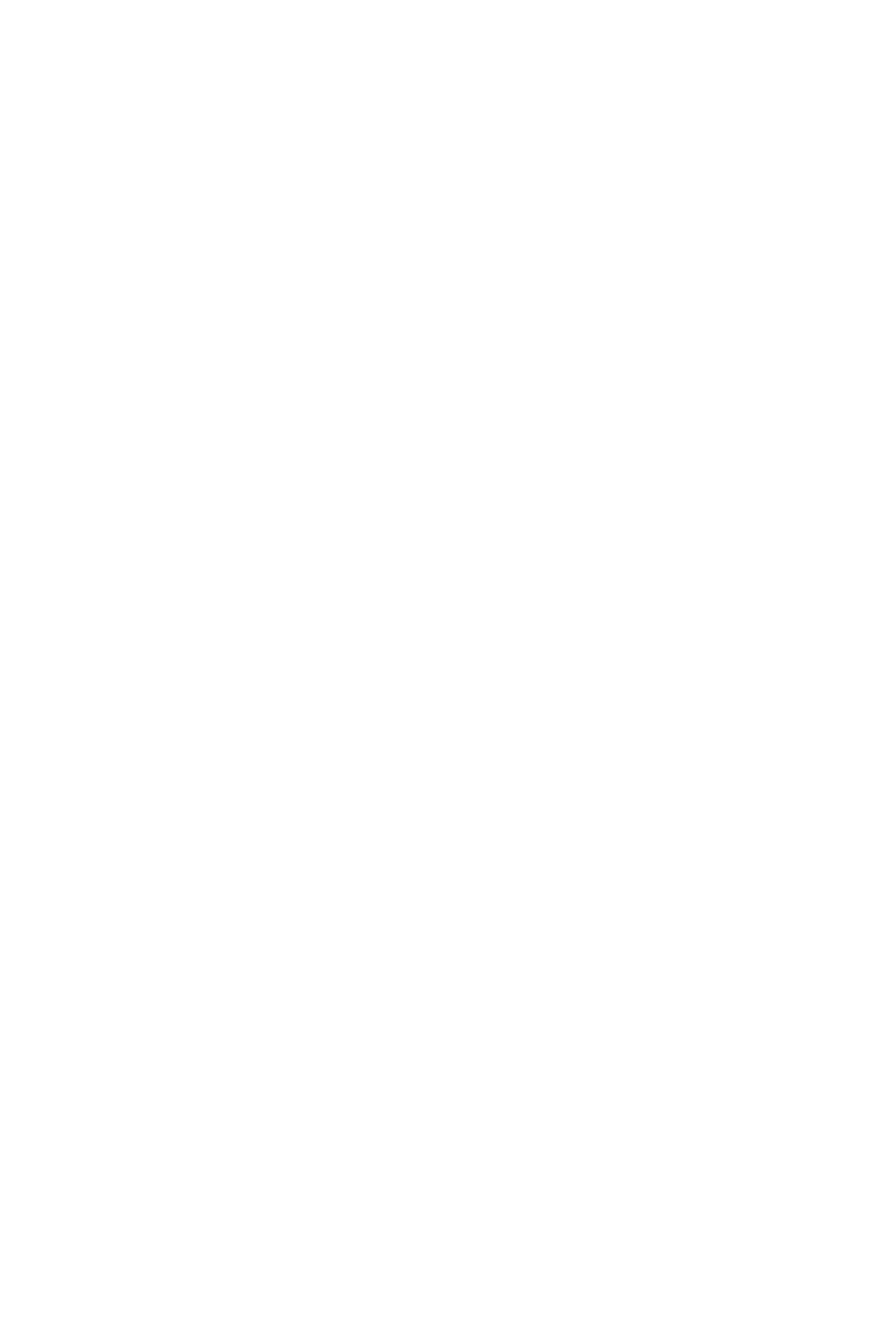# Preface

What do men as diverse as John Quincy Adams, Dwight Eisenhower, Mark Twain, John Milton, and Earl Warren have in common? Each man had high regard for the Bible. From a president, to a military general, to writers, to a chief justice of the Supreme Court, people from all walks of life and in all centuries of history have acclaimed the Bible's unique place in the literature of the world.

Perhaps you have heard or have sung the children's song, "The B-I-B-L-E—Yes, that's the book for me; I stand alone on the Word of God; The B-I-B-L-E!" The words of the song emphasize the importance of the Word of God as being "the book for me." In fact, the Bible is such an important book that we might say it's *the* Book for me!

A young man was packing for a lengthy trip. "I'm about finished," he told his friend. "I only have to put in a guidebook, a lamp, a mirror, a microscope, a telescope, a volume of fine poetry, a few biographies, a package of old letters, a book of songs, a sword, a hammer, and a set of books I've been studying."

"But," his friend objected, "you can't get all that into your suitcase."

"Oh yes," replied the young man. And with that he picked up his Bible, put it in the corner of his suitcase, and shut the lid.

How can one book be described in so many ways? Where did it come from? Why do we call it the Word of God? How did we get an English Bible? What is the message of this book that was written so long ago? These are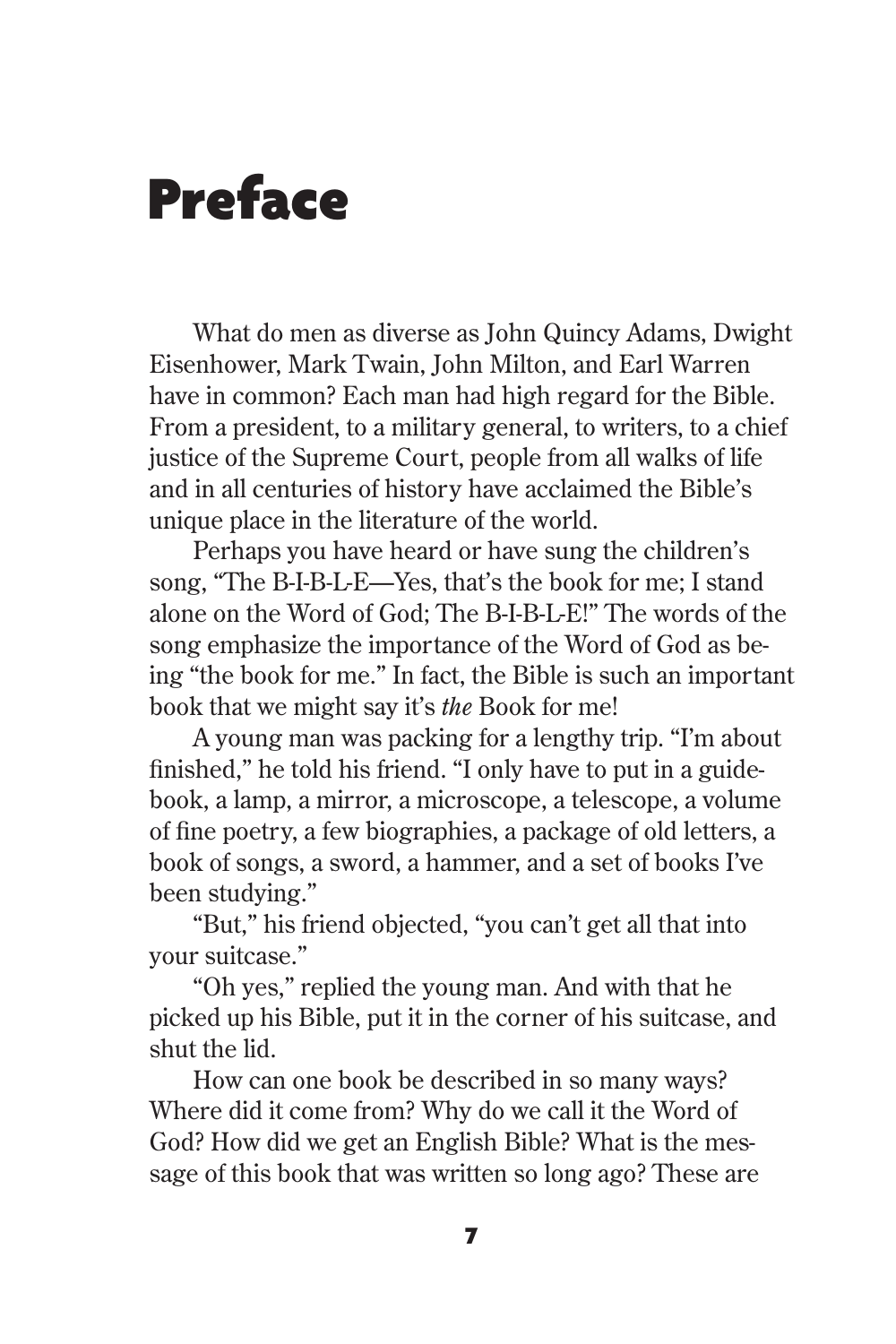valid questions, and they deserve our careful attention. The answers to these and other questions are the focus of this study.

You will need to use your Bible as you work through the lessons in this study. Locating Bible books becomes easier the more you do it. You may want to memorize the key verse at the start of each lesson. Approach each lesson prayerfully. God will bless you as you study His Word!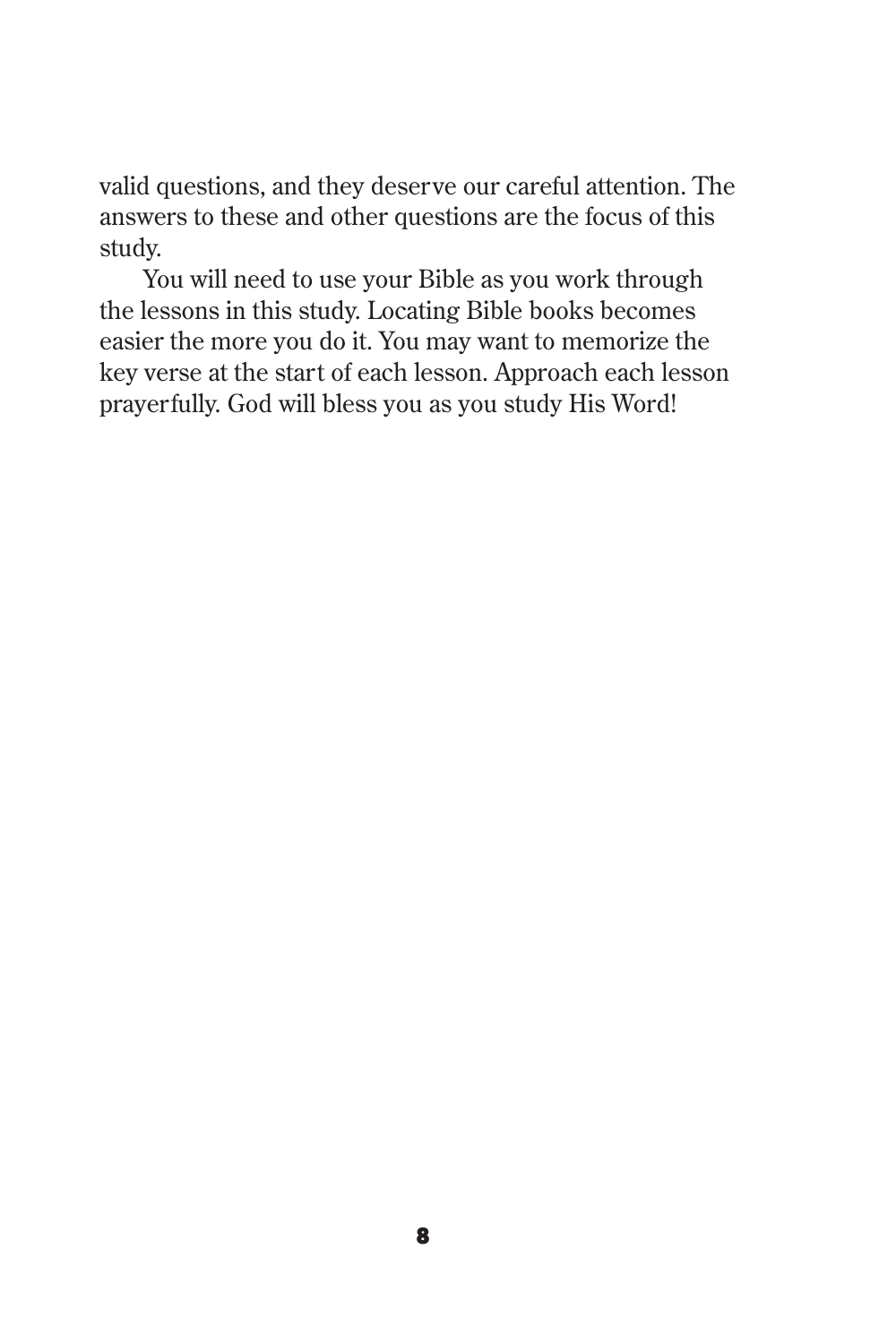

LESSON 1

# What Is Inspiration?

"All scripture is given by inspiration of God, and is profitable for doctrine, for reproof, for correction, for instruction in righteousness" (2 Timothy 3:16).

ake a moment to look at the Bible you are going to use as you study this lesson. What makes this book different from any other books you own? If you had to describe the Bible to someone who had never had one, what would you say?

In order to fully answer those questions, you need to understand the meaning of some basic words that relate not only to the Bible itself but also to how we got the Bible. Once you grasp the importance and meaning of these words, you will better understand this

9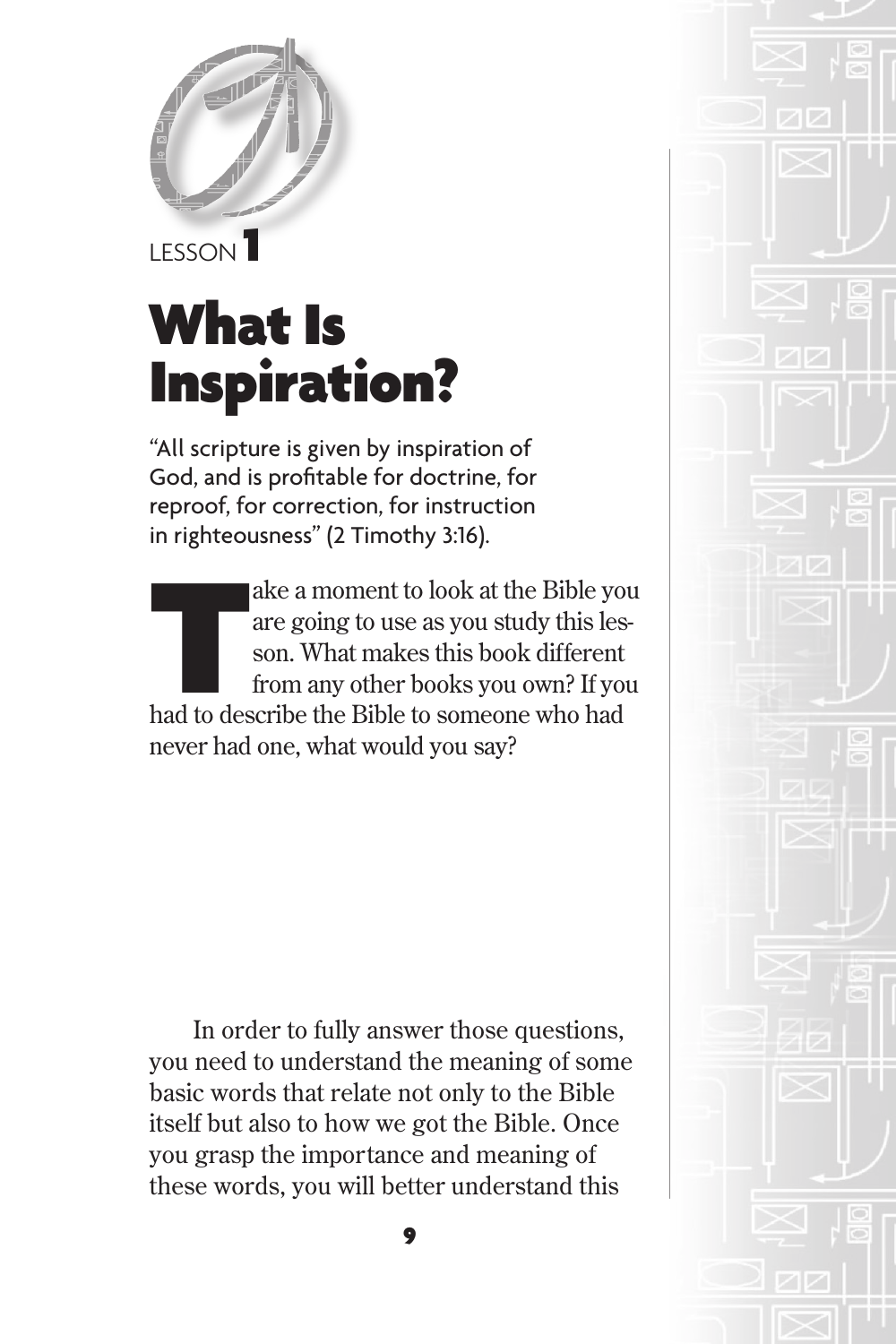*"Now we have received, not the spirit of the world, but the spirit which is of God; that we might know the things that are freely given to us of God" (1 Corinthians 2:12).*

special book that helps us know God and how to relate to Him.

As a believer, you have the Holy Spirit living in you (1 Corinthians 6:19). Part of the Holy Spirit's ministry is helping you understand God's Word (1 Corinthians 2:12–14). Before you go any farther in this study, ask God to help you depend on the Holy Spirit for understanding. You may want to use the same words the psalmist used when he prayed, "Open thou mine eyes, that I may behold wondrous things out of thy law" (Psalm 119:18).

Studying this lesson will help you learn the meaning of some basic words related to the Bible as well as the meaning of the "inspiration" of the Bible.

### THE BIBLE

The English word "bible" comes from the Greek word *biblos.* The Greeks borrowed the word from the Egyptians, who used the word for parts of the papyrus plant. Since the Greeks made a kind of paper from papyrus, *biblos* came to be applied to writing material generally and, especially, volumes of written work; e.g., scrolls, books.

While the word "bible" is not found in English versions of the Bible, the word is found in the Greek New Testament.

 1. Read Matthew 1:1. What word in that verse do you think is translated from the Greek *biblos*?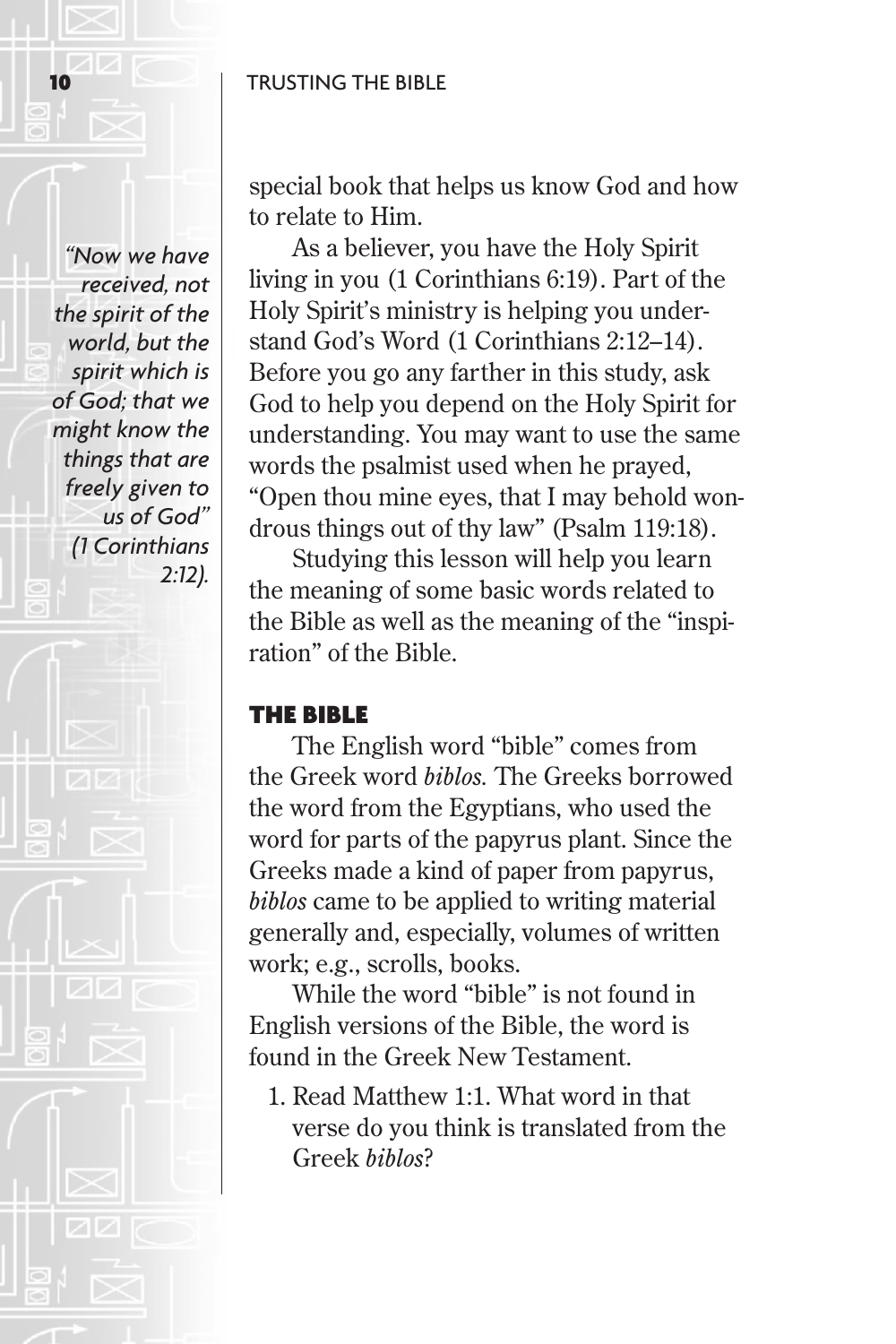### **Lesson 1–What Is Inspiration?**

Centuries ago Christians began to refer to this collection of sixty-six books as the Bible, and we continue to use the term today.

### THE SCRIPTURES

A second word that is often used in relation to the Bible is "Scriptures." The English word "scriptures" suggests "writing." The Bible is a *written* book. But the word "scripture" itself is not usually used to refer to just any writing; it almost always refers to *religious* writing. Many religions have their own scriptures; for example, the Book of Mormon and the Quran. We will soon see, however, that our Scriptures, the Bible, have a divine origin that no other scriptures can claim.

- 2. Read Luke 24:45. When Luke recorded that the risen Christ opened the understanding of the disciples so that "they might understand the scriptures," what part of the Bible do you think he meant: the Old Testament or the New Testament?
- 3. Read John 13:18, 17:2, and 19:24.
	- (a) What phrase is repeated in each of these verses?

(b) What does the phrase mean?

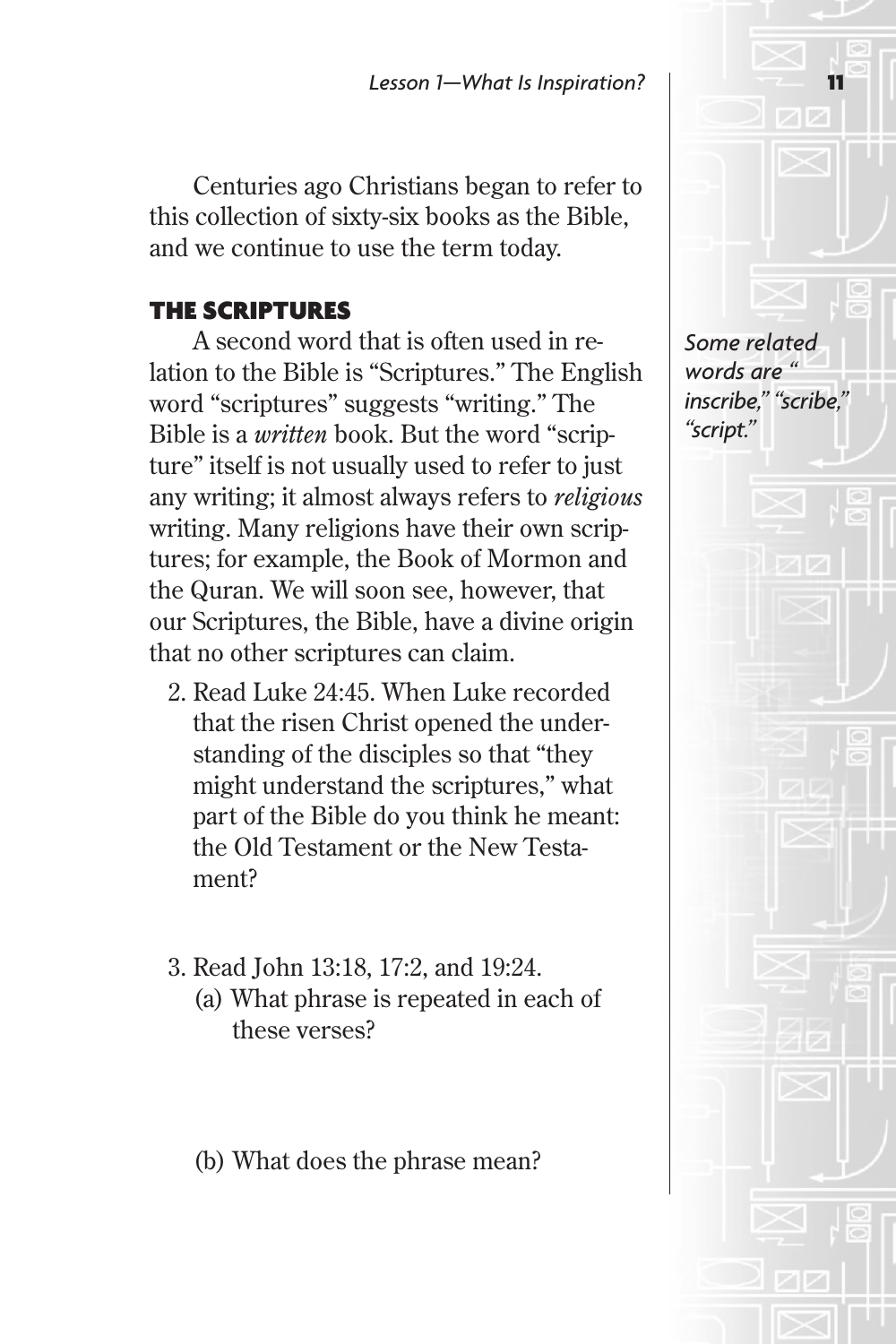*The New Testament uses the word "scripture" fi ftythree times. It is always used to refer to some part of the Bible.*

*REVELATION is the act of God whereby He communicates to mankind that which mankind would not otherwise know.*

The book that we hold in our hands is the Bible, or the Scriptures. The sixty-six books within the one book are the Word of God. God has *revealed* Himself to us in their pages.

### REVELATION

If a person is to know God, God must reveal Himself, since He is beyond mankind's intellectual grasp. We cannot research or investigate God to find out what He is like; our minds are not great enough. He Himself must  $t$ ell  $11s$ 

4. Read Psalm 19:1.

(a) What reveals God to us?

(b) What do they reveal?

 5. Read Romans 1:20. What did Paul say could be known about God from His creation?

The things about God that are revealed to us by His creation are commonly referred to as *general* revelation. We can see enough to know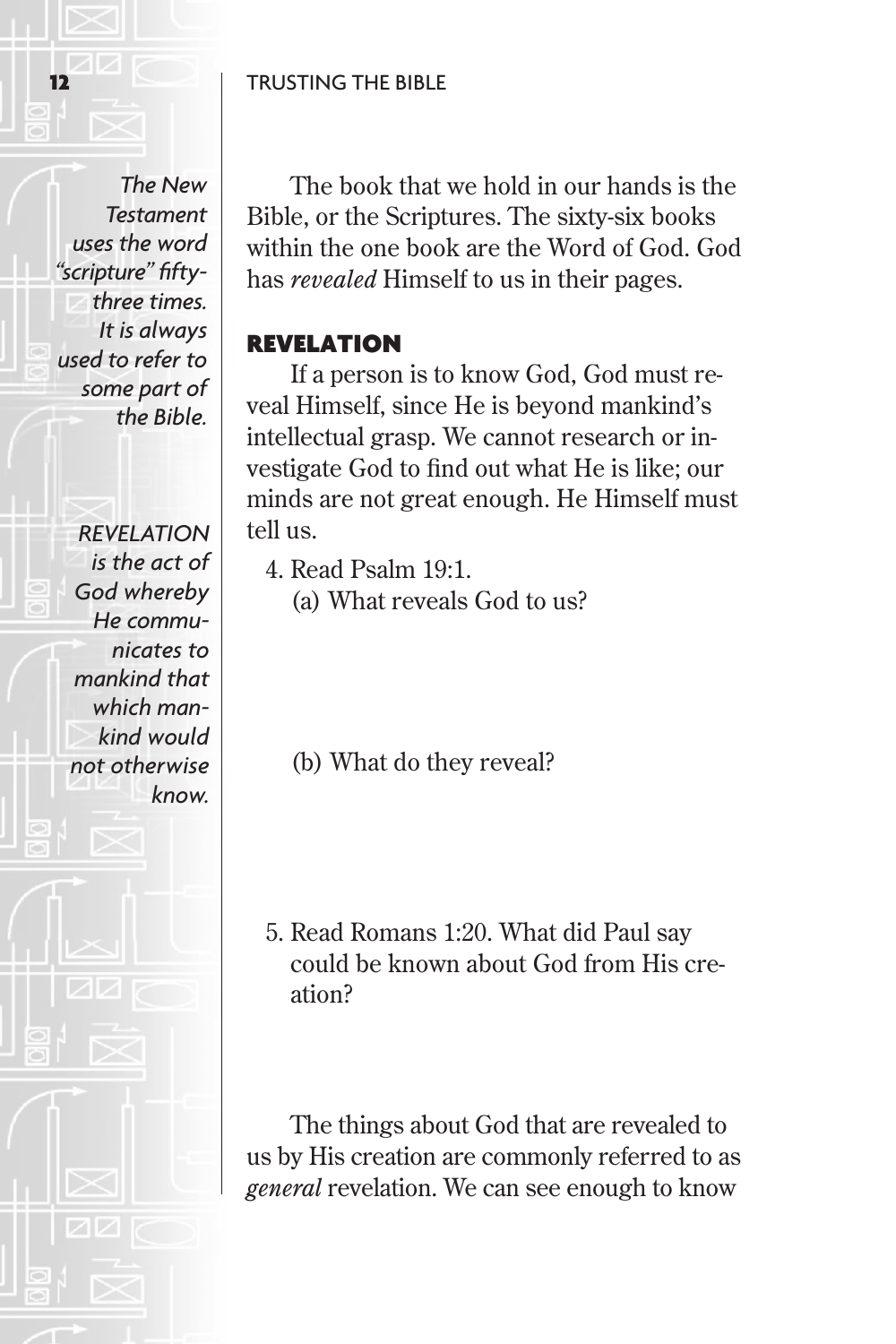that God exists, but we need more. We need *special* revelation, and God has provided this through His Son and His Word, both of which are rightly called "the Word of God."

- 6. Read John 1:1–4 and 5:26. (a) About Whom was John writing?
	- (b) When did "the Word [become] flesh"? Read Luke 1:35 and 2:1–7.

Jesus, God's Son, is God's Word. He is the communication, or declaration, of all that God is. John wrote of Jesus, "No man hath seen God at any time; *the only begotten Son,* which is in the bosom of the Father, he *hath declared him [God]*" (John 1:18; emphasis added). More than just having spoken the words of God, Jesus *is* the Word of God.

God has revealed Himself to us in His Son. When we read the words and actions of the Lord Jesus in the Gospels, we are reading about God Himself. But God has also revealed Himself in written form; that is, in the Bible.

 7. Read Ephesians 6:17 and Hebrews 4:12. Both of these verses are talking about the Bible. What is the Bible called in both verses?

The Bible is God speaking to us. If two people want to get to know each other, they usually communicate to each other with

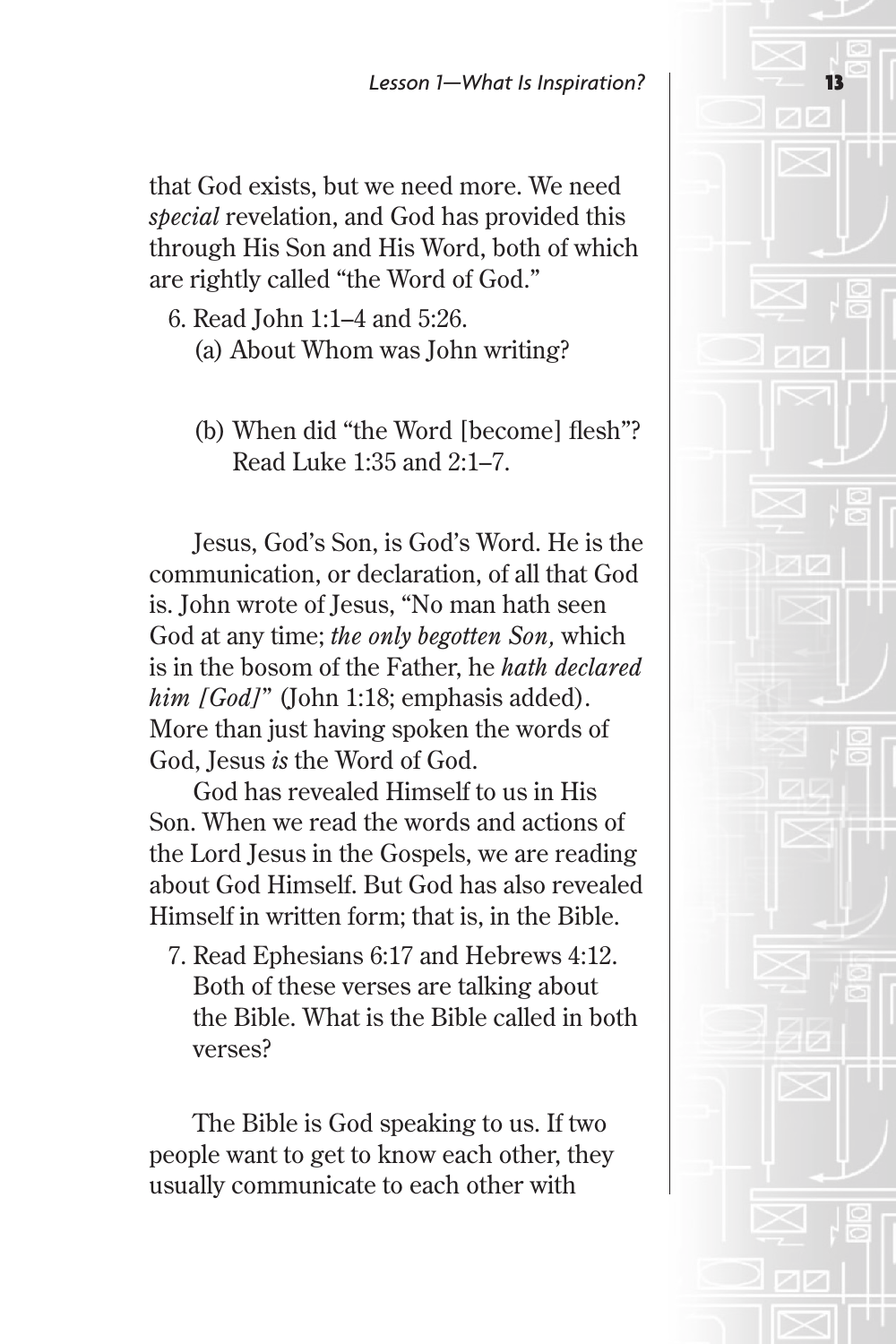

words (speech, letters, e-mail). God wants us to know Him. So He has communicated Himself to us through His Word, the Bible.

He tells us of his own past achievements, how he has created, judged, redeemed, raised up men to serve him, and created a people for himself. He tells us of his present work: how he orders and governs all things for the fulfilling of his purposes. He tells us of his future plans, sketching for us in mysterious but glowing terms the coming climax of history and the final destiny of his people. He tells us what he thinks about human life, and the different ways in which men live it. He gives us directions and counsel, and makes promises and announces warnings. He teaches us his own scale of values, detailing for us the things that he approves and the things that he hates. 1

Realizing that God has chosen to reveal Himself to us through His Son and in His Word leads us to the question, How do we know the revelation is accurate? The answer to that question answers the question of this lesson, What is inspiration?

### INSPIRATION

The Bible is the Word of God. It is a divine book. Yet it is also a human book. It was, after all, written by men and in languages spoken and read by men. The writers reflected the cultures of their day. How, then, can the Bible be the eternal Word of God? Some extraordinary act of God would seem to be necessary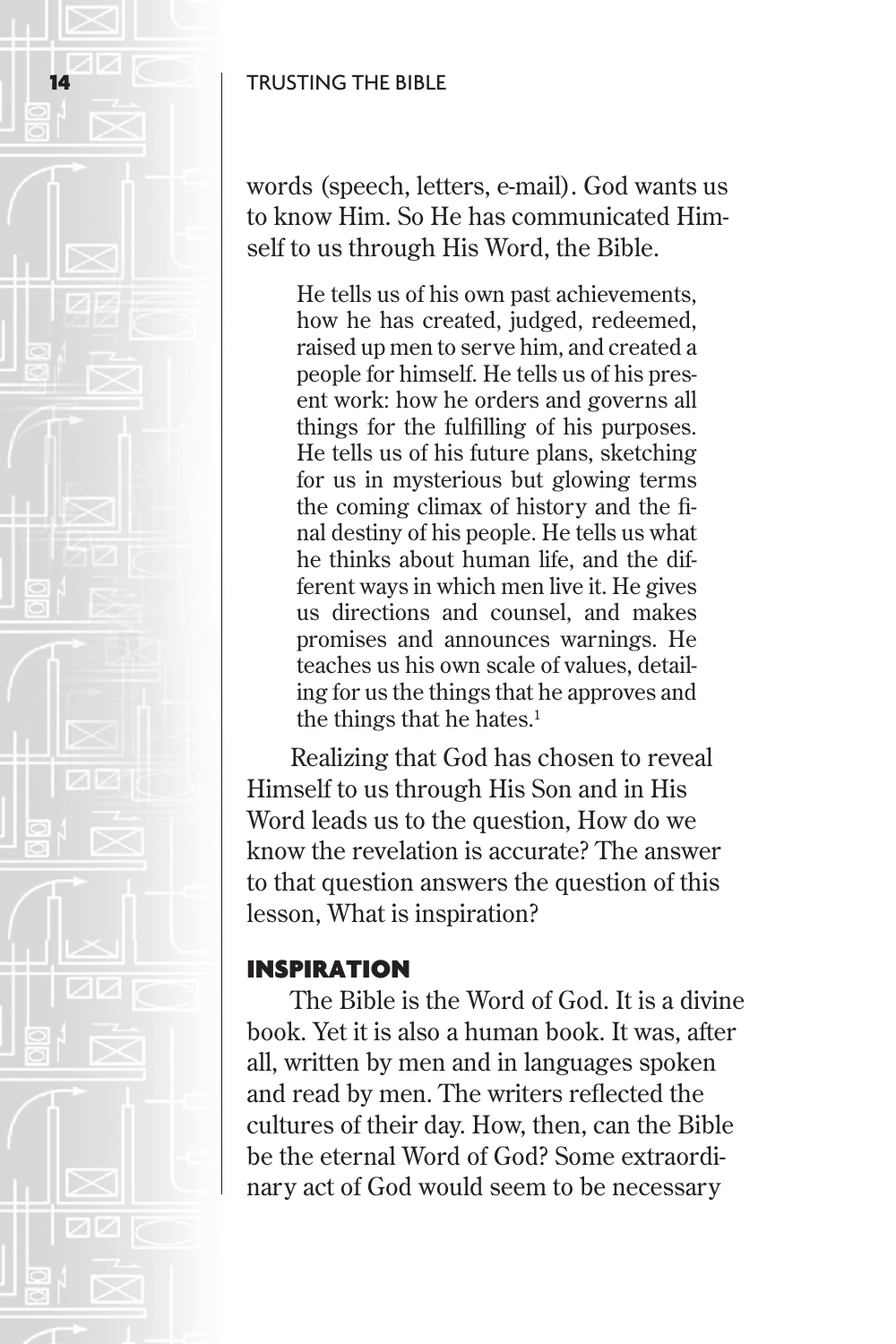to allow an earthly book written by finite men to be the eternal Word of the infinite God. That extraordinary act is known as the *inspiration* of Scripture.

 8. Read 2 Timothy 3:16. What was inspired: the writers or the writings?

The word "inspiration" is the result of two Greek words: *theos* ("God") and *pneu* ("to breath"). God had Paul say in 2 Timothy that God Himself breathed out His Word. When you exhale, you breathe out the breath that was in you. The Word of God, the Bible, originated with God Who, from within Himself, breathed it out to man. God didn't breathe *into* men (that is, He didn't inspire the writers themselves); rather, He breathed *out* the Word itself. God breathed out His truth; the men received it and wrote it down.

Four other words are commonly associated with inspiration. The first word is *verbal*. Inspiration extends to the very choice of the words that express the truth. God breathed the truth to men whom He appointed. The Holy Spirit, in turn, guided those men in their selection of words. The *words* of the text in the *original* manuscripts of Scripture were inspired.

The second word is *plenary,* which simply means "all." Read again 2 Timothy 3:16: "*All*

*INSPIRATION is the influence that God exerted on men who wrote the Scriptures to make the product exactly what God wanted it to be and to keep it from error.* 

*How men received and wrote God's Word is the subject of lesson 2.*

*Remember, inspiration describes the Bible and not the men who wrote down what God breathed out.*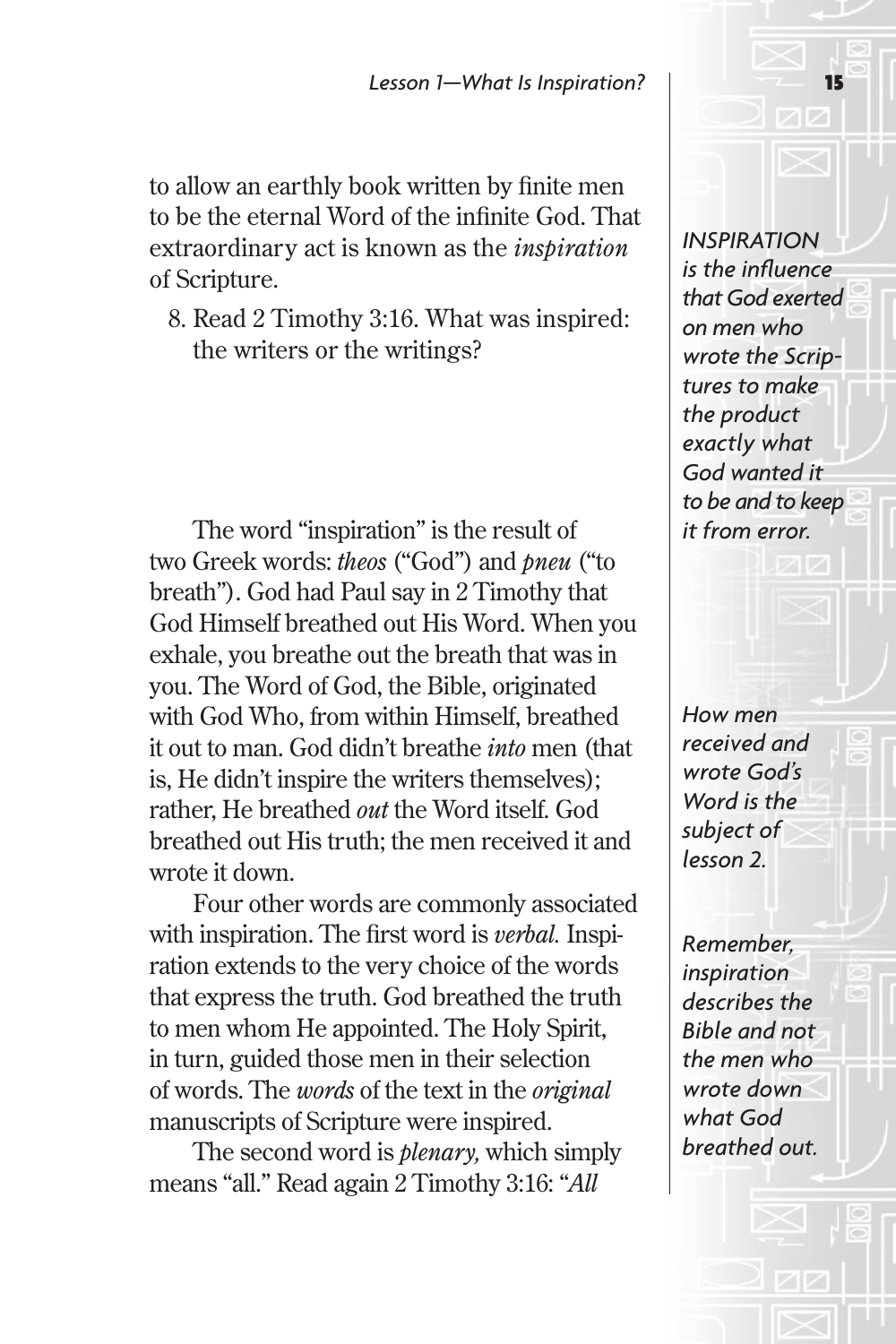*Inspiration is related to the original writing of the writer himself. It does not apply to all the copies that were made of those manuscripts nor to all the translations into various languages No original writings, or auto graphs, exist today.*

*A red-letter edition of the Bible may make a person think that the words of Jesus are somehow more inspired than all the rest of the Bible. Red letters serve only to highlight the words of Christ. They have nothing to do with inspiration.*

scripture is given by inspiration of God." Every book of the Bible and every word in that book were God-breathed. Inspiration extends to the totality of Scripture.

The third word is *inerrant.*

- 9. Look up this word in a standard English dictionary. What does it mean?
- 10. Read John 17:17. What did Jesus say about the Bible?

The Bible is free from error; it tells the truth. Charles Ryrie says of inerrancy, "The Bible is inerrant in that it tells the truth, and it does so without error in all parts and with all its words<sup>"2</sup>

Inerrancy is vitally important. If some parts of the Bible are accurate and others are not, how will we know which is which? We must accept that all of it is true—or none of it is of value to us.

The final word is *infallible*. The Bible is not only free from error, it is *incapable* of error. Just as the holy God Who inspired the Bible is incapable of error, so His revelation of Himself is incapable of error.

The Bible is not just a book to admire and defend. It is a perfect book, a practical book, and a powerful book.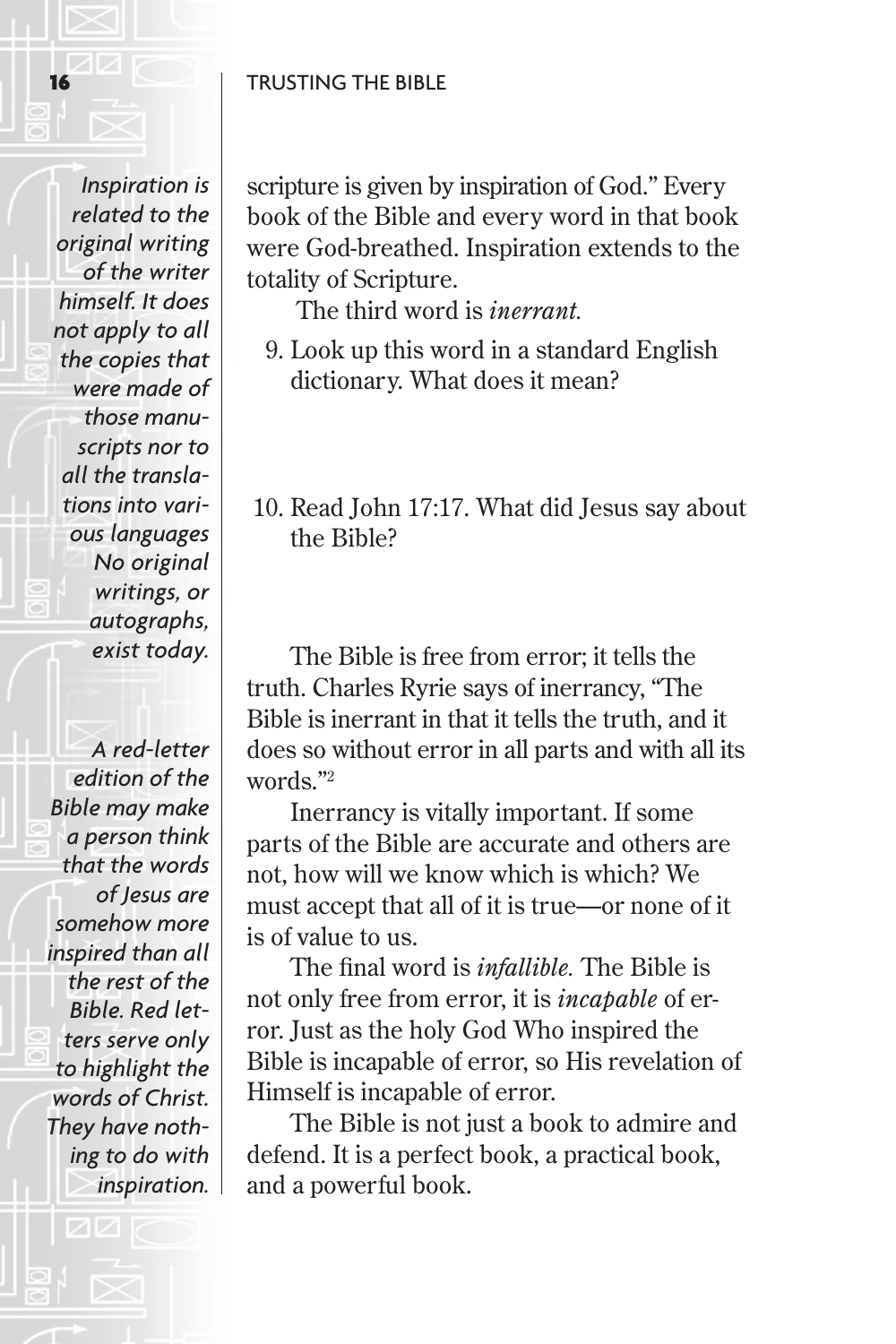*Lesson 1—What Is Inspiration?* 17

- 11. Read Isaiah 55:11. What did God guarantee about His Word?
- 12. Second Timothy 3:16 and 17 tell us what God's Word can accomplish.
	- (a) List the four things from verse 16 for which the Bible is profitable.
	- (b) According to verse 17, what does the Bible accomplish in the life of the man (person) of God?

The Bible is a book like no other! We can use it, trust it, and, indeed, stake our eternal destiny upon it. It is the revelation of God Himself, the inspired Word of God.

### FOR FURTHER THOUGHT

1. Why is it so important to believe that the Scriptures are inspired?

2. Why do we emphasize that inspiration applies to the *original* writing of the Scriptures? (Think about what happens when different people copy something over and over again.)